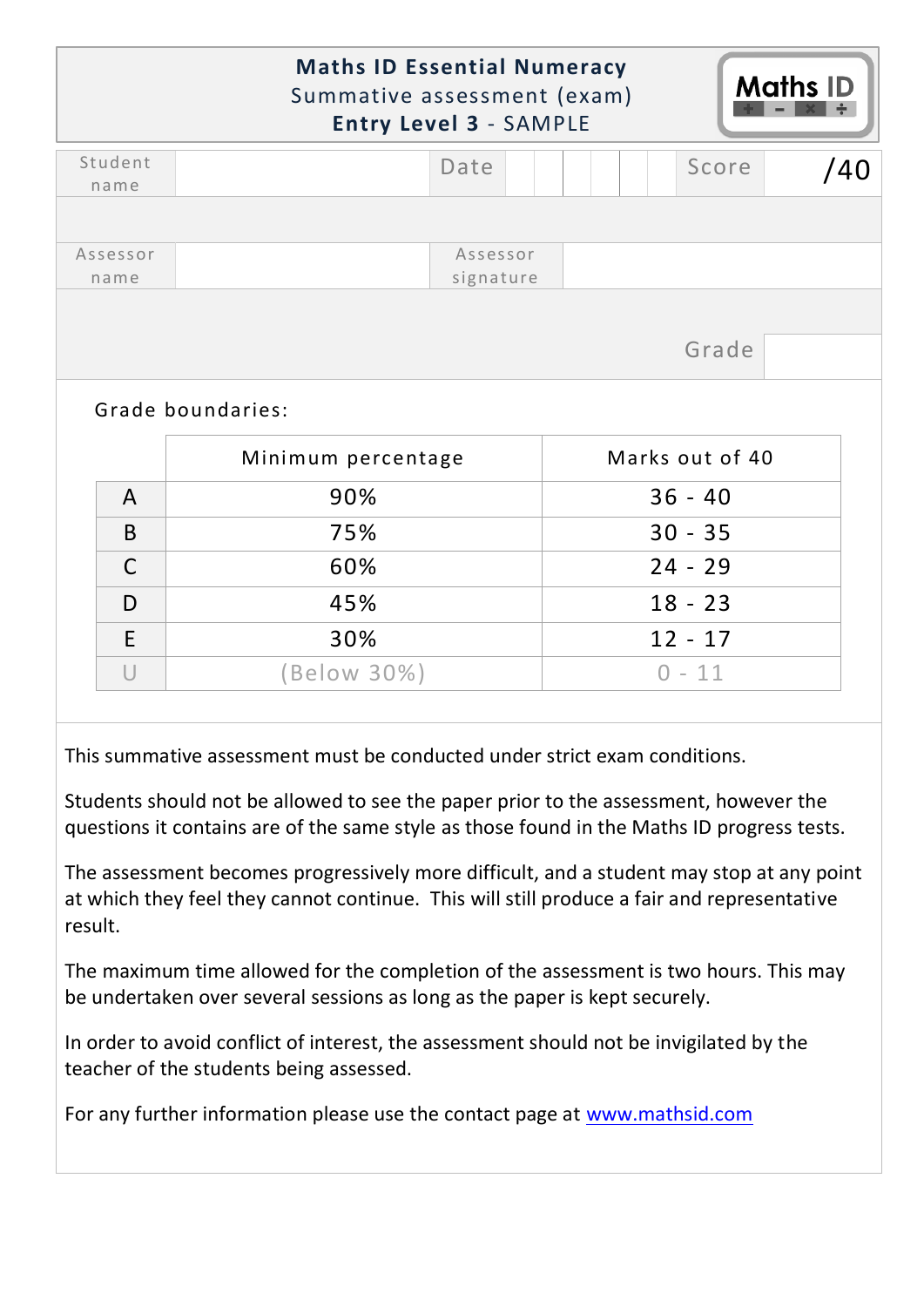

Mark for this page :  $/10$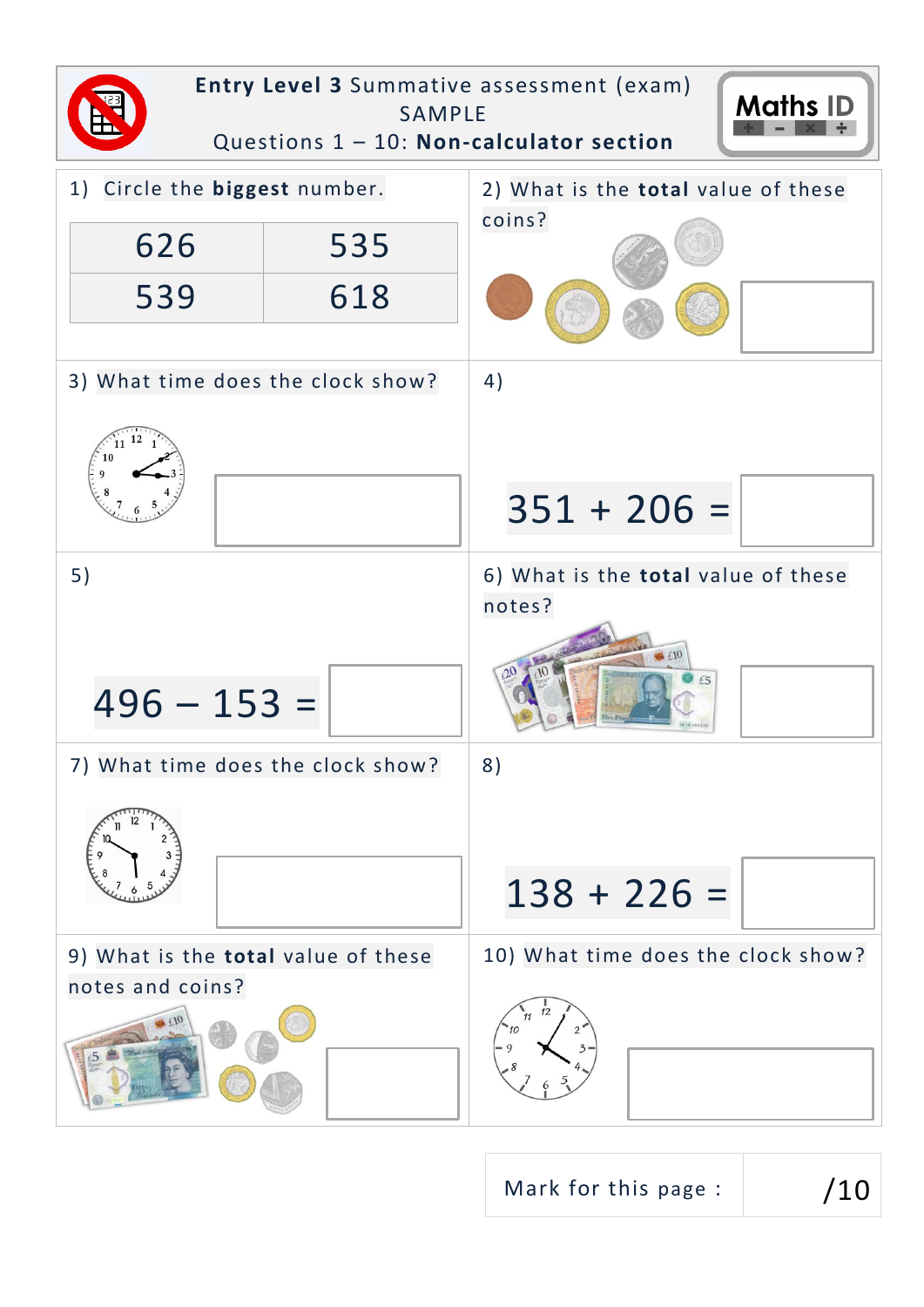

Mark for this page :  $/10$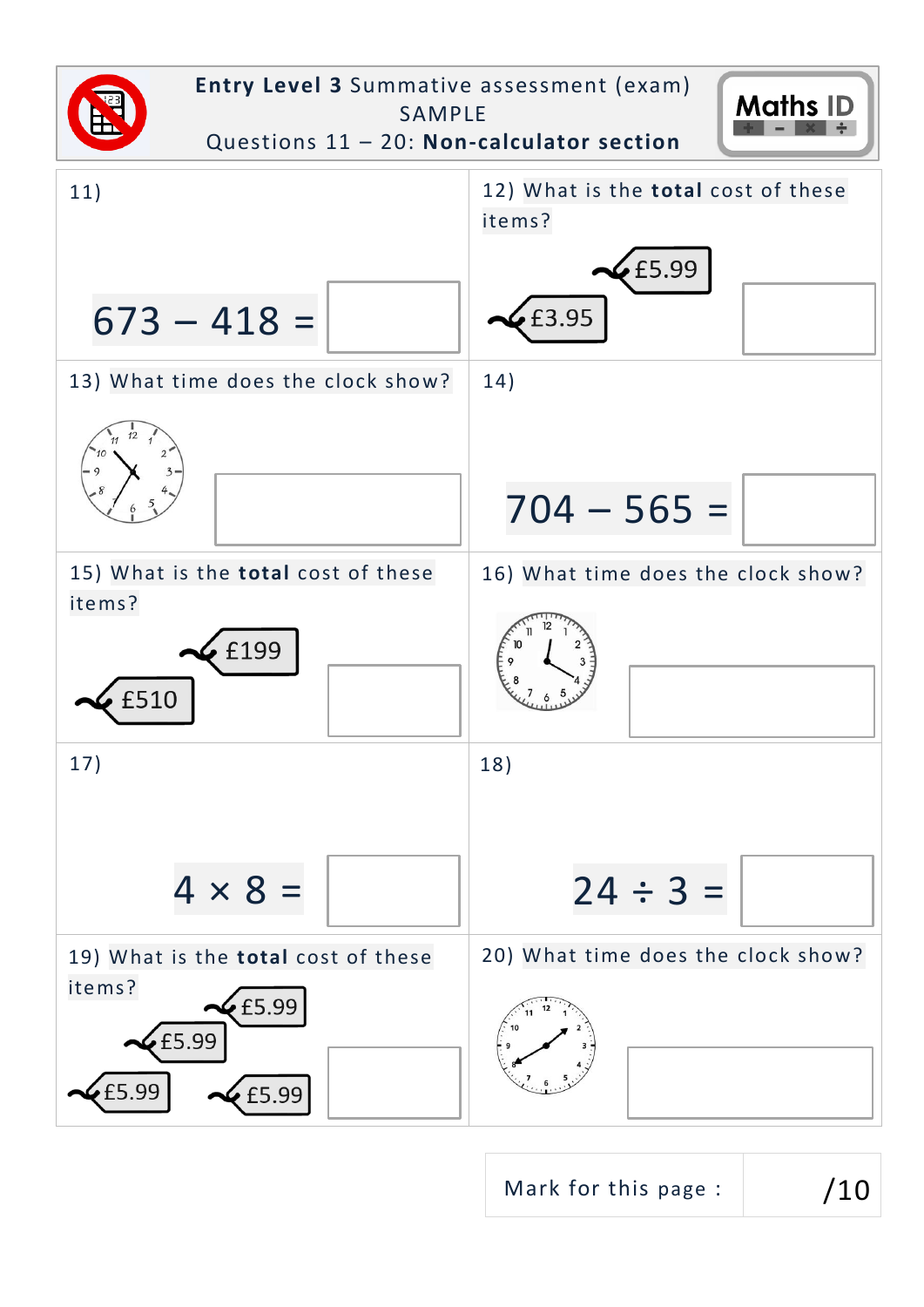

Mark for this page :  $/10$